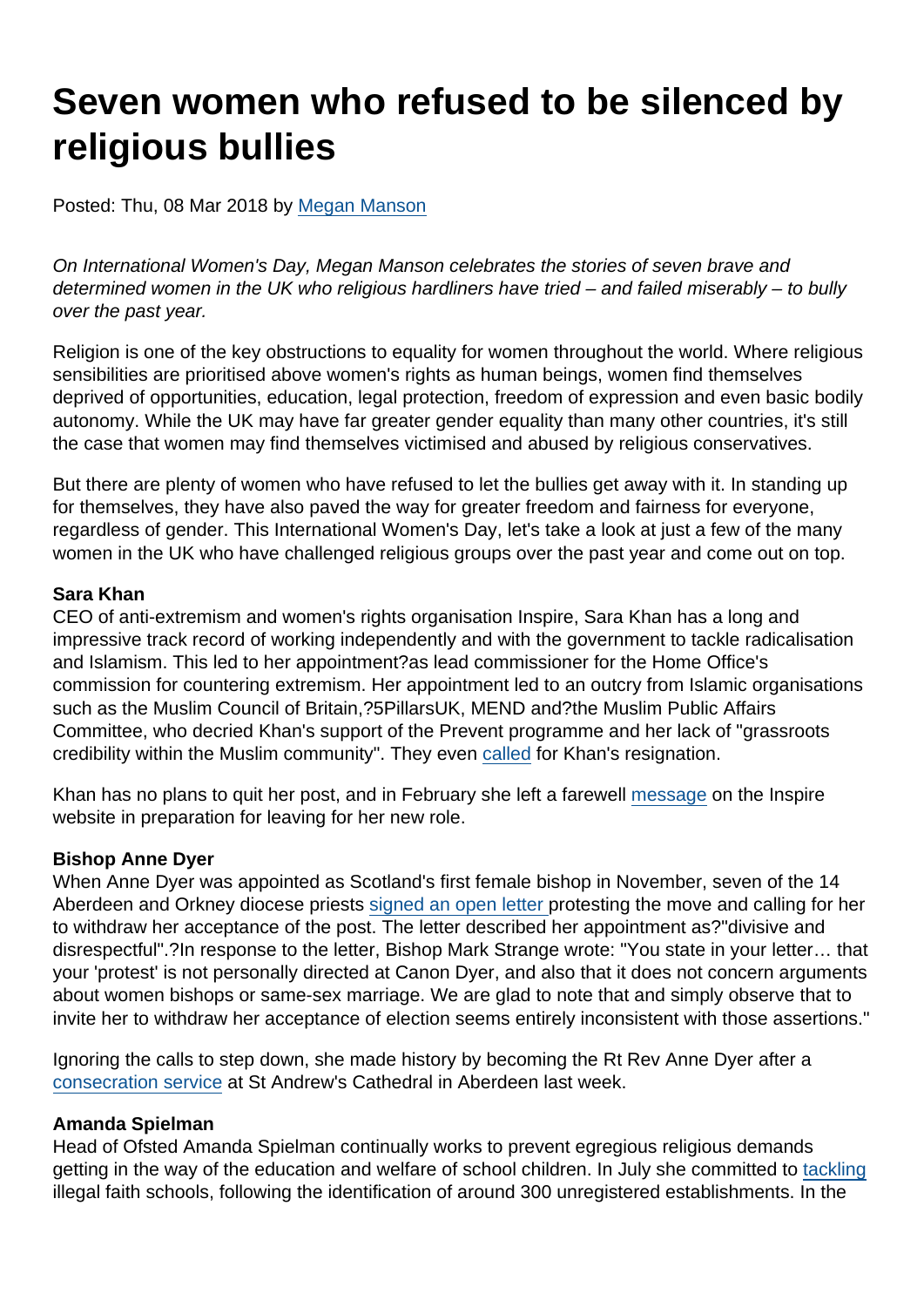same month she [criticised](https://www.secularism.org.uk/news/2017/07/100-percent-faith-based-admissions-leads-to-increased-levels-of-segregation-says-schools-inspectorate) government proposals to scrap the 50% religion-based admissions cap at faith schools.

Her condemnation of separating boys and girls in mixed-sex faith schools, supported by a [legal](https://wewillinspire.com/wp-content/uploads/2017/10/SBS-Inspire-Witness-Statement.pdf) [intervention](https://wewillinspire.com/wp-content/uploads/2017/10/SBS-Inspire-Witness-Statement.pdf) from Inspire and Southall Black Sisters, led to a [ruling](https://www.secularism.org.uk/news/2017/10/nss-welcomes-ruling--islamic-schools-gender-segregation-unlawful) that the segregation amounted to unlawful sex discrimination in October. In November, she [responded](https://www.secularism.org.uk/news/2017/11/ofsted-to-crack-down-on-schools-which-require-girls-to-wear-hijabs) to concerns regarding schoolgirls being forced to wear the hijab and encouraged families to complain if they had worries about fundamentalism and gender inequality at schools. And in February[?she backed?St](https://www.secularism.org.uk/news/2018/02/ofsted-head-school-leaders-should-promote-muscular-liberalism) [Stephen's primary school](https://www.secularism.org.uk/news/2018/02/ofsted-head-school-leaders-should-promote-muscular-liberalism) in Newham for?restricting hijabs and ritual fasting for young children.

For taking on religious extremism in schools, Spielman has receive[d threatening emails??](http://www.independent.co.uk/news/uk/home-news/ofsted-latest-amanda-spielman-chief-inspector-venomous-abuse-questioning-faith-schools-a8114036.html)and [anti](https://www.thetimes.co.uk/article/ofsted-chief-amanda-spielman-targeted-by-anti-semites-in-hijab-row-3zj7zvx8r)[semitic abuse](https://www.thetimes.co.uk/article/ofsted-chief-amanda-spielman-targeted-by-anti-semites-in-hijab-row-3zj7zvx8r), apparently?from a "mixture of Islamic extremists and the hard left".

But she refuses to be silenced by the bullies, and has pressed on with intervening in schools where religion threatens the education and wellbeing of children. She has just been [granted](https://schoolsweek.co.uk/ofsteds-illegal-schools-taskforce-to-get-another-1m/) a further £1m to help Ofsted tackle unregistered schools. "If we let ourselves be intimidated out of discussing these issues, it's children who will suffer," she says.

#### Leona Rawlinson

On the Isle of Lewis, the influence of fundamentalist Protestantism means businesses and public services are frequently compelled to close on Sundays. There are even signs in public parks telling people not to use them on Sundays.

That did not stop one shop owner from making a sound business decision to open her shop on Sundays. Leona Rawlinson's decision to open her tweed shop on Sundays resulted in [harassment](https://www.secularism.org.uk/news/2017/11/stornoway-shop-owner-harassed-by-sabbatarians) [and intimidation](https://www.secularism.org.uk/news/2017/11/stornoway-shop-owner-harassed-by-sabbatarians) by fundamentalist Christians, including being sent a Bible and a letter making veiled threats of a boycott.

But Rawlinson refused to change her shop hours. As a result of the press coverage of these incidents, she [now has](https://www.secularism.org.uk/opinion/2017/11/our-business-was-harassed-by-christian-fundamentalists--now-its-the-best-known-in-lewis) the "best known little shop on the island".

#### Zelda de Groen

Back in 2016, 23-year-old Zelda de Groen [was sacked](http://www.dailymail.co.uk/news/article-4946126/Jewish-nursery-sack-teacher-living-sin.html) from the ultra-orthodox Jewish?Gan Menachem nursery for living with a man outside of wedlock. The school told her she should be married by her age and her lifestyle contravened the school's religious ethos.

De Groen responded by suing the school? for direct and indirect religious discrimination, direct sex discrimination and harassment. The tribunal described the school's treatment of de Groen as "humiliating, degrading and offensive". De Groen [won her case](https://www.telegraph.co.uk/education/2017/12/04/jewish-teacher-wins-tribunal-sacked-living-boyfriend/) in December 2017. Her success has set a precedent for other faith schools, and according to one specialist in employment law, "will serve as a warning to others, and reinforce the message of the Equality Act".

#### Amina Lone

Co-founder of the Social Action & Research Foundation, which strives for a more equitable society, former Labour parliamentary candidate Amina Lone has long spoken out against misogyny and extremism in Muslim communities. After supporting MP Sarah Champion, who was forced to resign from the shadow cabinet for publicly raising the issue of British-Pakistani men sexually exploiting white girls, Lone also found herself deselected in August.

Lone believes it has become harder for South Asian Muslim women to enter and stay in British local politics. For speaking out, she says she has been "vilified and ostracised, and been labelled a bad Muslim, not good enough Muslim, a sellout, a gori [a white person] – the usual stuff they throw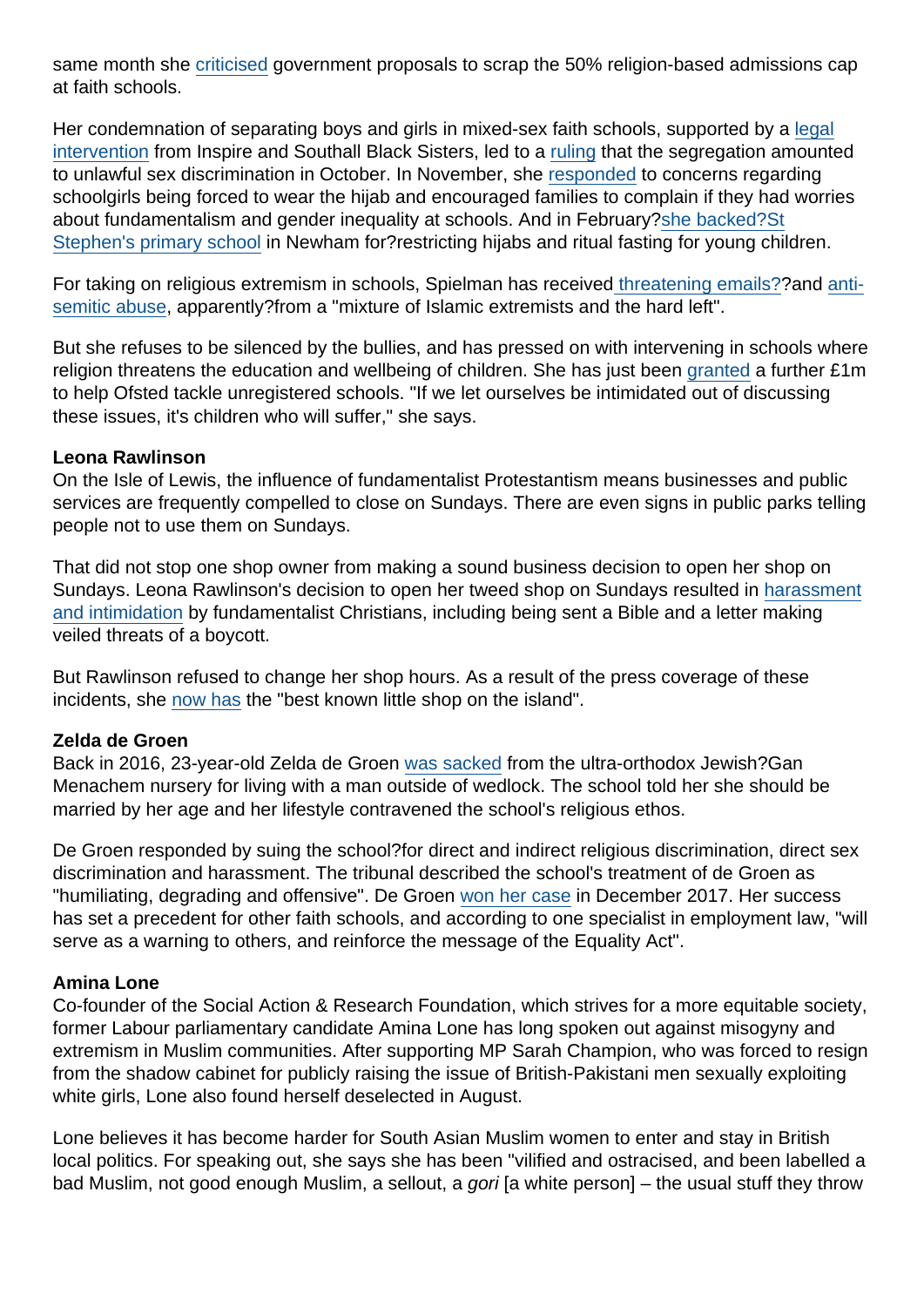at women, and much worse than that."

Despite the bullying she has endured, Lone has not stopped campaigning passionately for equality and reform in the British Muslim community, using every opportunity to tackle both the Islamist and anti-Muslim far right and their apologists in the public sphere. This is why she has been [nominated](https://www.secularism.org.uk/news/2018/02/nss-announces-shortlist-for-secularist-of-the-year-2018) for the NSS's 2018 Secularist of the Year Award.

"J"

"J" is a transgender woman and a former member of a Charedi Jewish community. She left the community in order to live as a woman, believing her life would be in danger if she remained.

At the beginning of 2017, the Family Court of Manchester denied an application from J for direct contact with her five children. J stated that she wanted to be "sensitively reintroduced to the children" and sought "regular and significant contact". She argued that "the opposition of the community should be confronted and faced down," an argument that the judge rejected. The judge had?[ruled](https://www.secularism.org.uk/news/2017/01/children-lose-contact-with-transgender-parent-because-orthodox-community-will-ostracise-them)?that the likelihood of marginalisation or exclusion by the ultra-Orthodox community was "so great" that it "must prevail over the many advantages of contact".

Since leaving the community J had been subjected to threats, and her offer to pay child maintenance was met with no response. But she did not back down, taking her case to the Family Division of the Court of Appeal. In a victory for children's rights over religious sensibility, the court [overturned](https://www.secularism.org.uk/news/2017/12/childrens-rights-paramount-as-trans-parent-gets-visitation-appeal) the earlier decision, allowing her to appeal. It found that the judge in the initial case "gave up too easily" and had not sufficiently considered ways for the father to have contact with her children.

A spokesperson for J's legal team[?told?the Guardian:](https://www.theguardian.com/law/2017/dec/20/high-court-custody-case-transgender-ultra-orthodox-jewish-woman) "This decision is one that will be welcomed not just by lesbian, gay, bisexual, and transgender individuals living within small religious groups, but by the LGBT community in general. It sends a clear message that no religious community can operate on their own island but must conform to the law of the land."

Images:

Top left: Amanda Spielman – Ofsted; licensed under the Open Government Licence v3.0 Bottom left: Leona Rawlinson Middle: Sara Khan - By Mramoeba (Own work), via Wikimedia Commons [\[CC BY-SA 4.0\]](https://creativecommons.org/licenses/by-sa/4.0/legalcode) Right: Amina Lone

### Megan Manson

Megan Manson is the head of campaigns at the National Secular Society. The views expressed in our blogs are those of the author and do not necessarily represent the views of the NSS.

## Share your story

Secularism isn't just about moral or theoretical arguments, it's about people's real lives. Telling your story can help our campaigns and others in similar situations.

- [Share your story](https://www.secularism.org.uk/stories.html)
- [Need advice?](https://www.secularism.org.uk/advice.html)